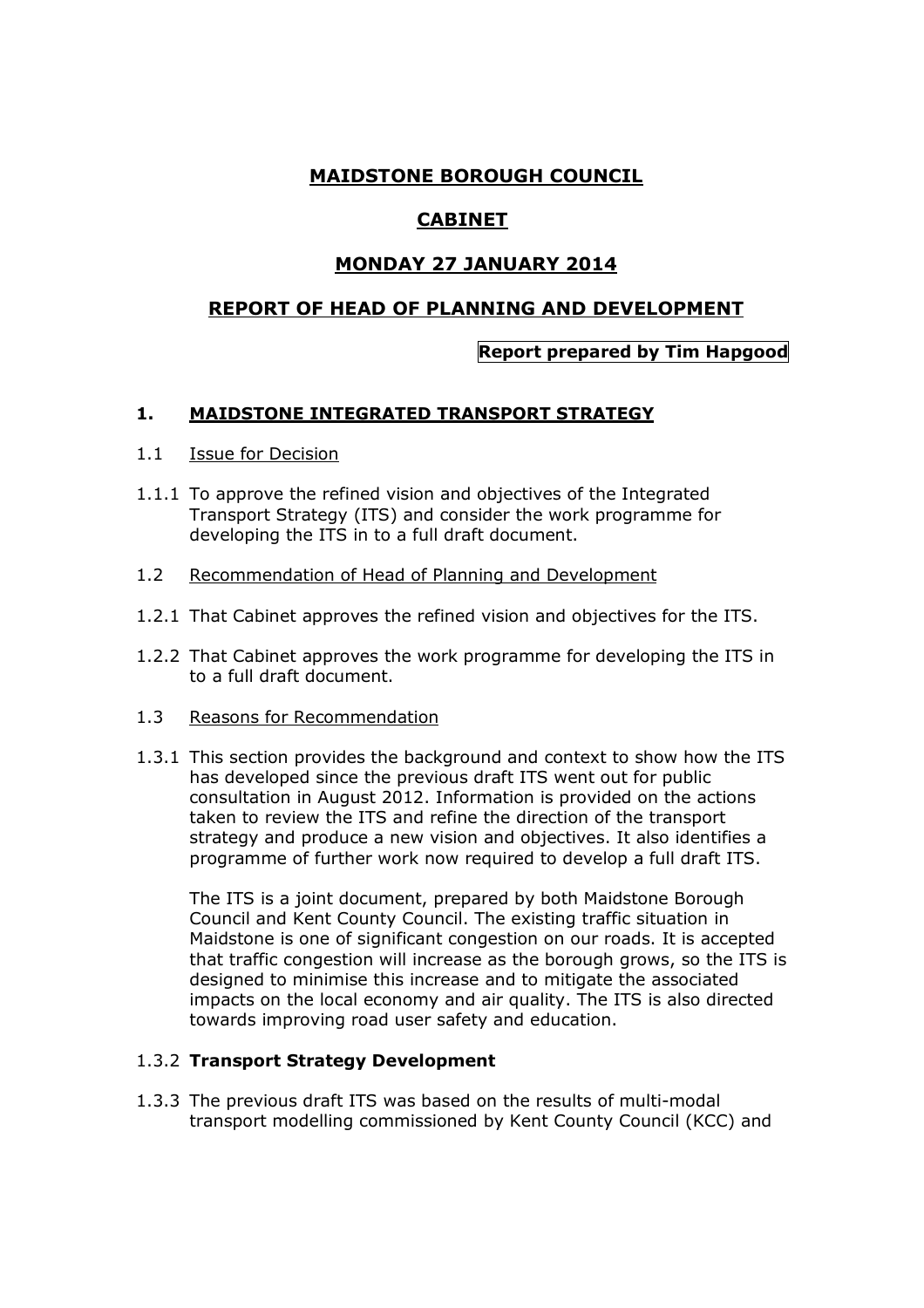Maidstone Borough Council (MBC). The model was used in 2011 and early 2012 to test the impact of planned housing and employment growth, together with background traffic growth, on the local transport network. The previous local plan housing target of 10,080 (to 2026) was used. The baseline data that informed the model was collected in 2007 at inner and outer cordon points around the Maidstone urban area. The data showed that the vast majority of vehicular traffic crossing the outer cordon in the morning peak hour was heading to destinations within the town itself, usually passing through the town centre to destinations including the secondary schools and the hospital. On this basis, the modelling strongly indicated that the provision of strategic highway capacity around the town (for example, the South East Maidstone Strategic Link scheme) would not represent a cost-effective solution to existing and forecast traffic congestion in and around the town centre.

- 1.3.4 These considerations, together with the significant peak period congestion and poor air quality across the urban area, require the ITS to complement one of the core principles in the NPPF, which is to make the fullest possible use of public transport, walking and cycling. The ITS therefore focuses primarily on demand management measures (such as park and ride services, bus priority measures and enhanced walking and cycling infrastructure), combined with targeted highway capacity improvements at strategic junctions. This will enable people to make informed choices about how and when they travel to and from the town centre and other destinations in the borough.
- 1.3.5 KCC and MBC jointly identified three transport strategy options to address the impact of forecast trip growth over the local plan period; namely, Option 1: 'Do Minimum', Option 2: 'Radial P&R Sites' and Option 3: 'North / South P&R Spine'.

| <b>Transport Strategy Options</b> |                                   |                                  |  |  |
|-----------------------------------|-----------------------------------|----------------------------------|--|--|
| Option 1                          | Option 2                          | Option 3                         |  |  |
| • Thameslink rail                 | Option 1 plus:                    | Option 1 plus:                   |  |  |
| services to                       | • A229 and A274                   | • Park and ride                  |  |  |
| London;                           | inbound bus /                     | facilities and                   |  |  |
| • M20 traffic                     | high occupancy                    | services along a                 |  |  |
| signals;                          | vehicle lane;                     | north / south                    |  |  |
| • Increased bus                   | <b>Bus priority</b><br>$\bullet$  | spine corridor;                  |  |  |
| frequencies on                    | measures;                         | $\bullet$ Inbound bus /          |  |  |
| all main radial                   | <b>Bluebell Hill</b><br>$\bullet$ | high occupancy                   |  |  |
| routes into the                   | park and ride                     | vehicle lanes to                 |  |  |
| town centre to                    | site;                             | support park                     |  |  |
| at least every                    | <b>Sutton Road</b><br>$\bullet$   | and ride;                        |  |  |
| 10 minutes;                       | park and ride                     | <b>Bus priority</b><br>$\bullet$ |  |  |
| <b>Romney Place</b>               | site;                             | measures;                        |  |  |
| bus lane;                         | <b>Linton Corner</b>              | New north west                   |  |  |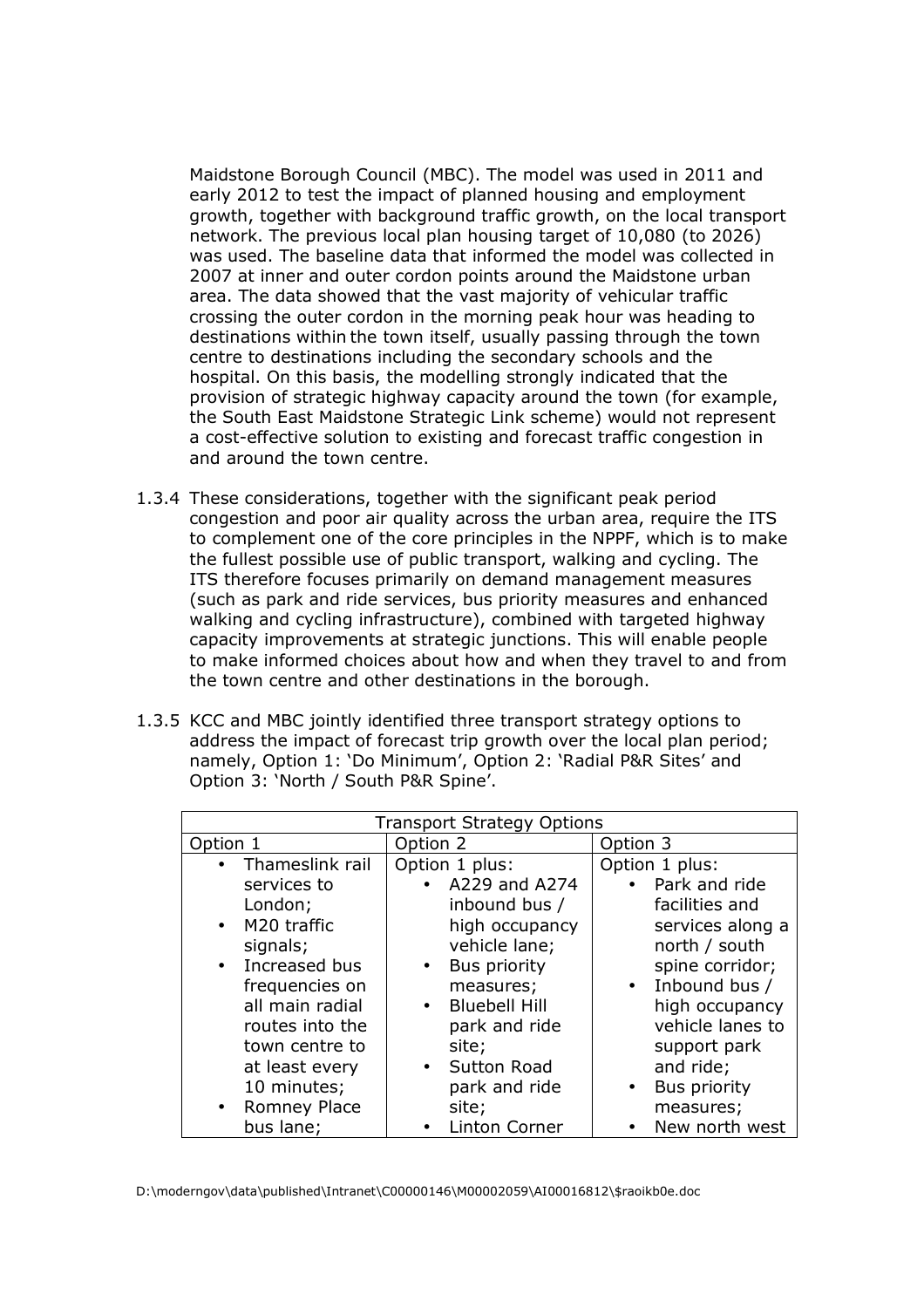| <b>Bus priority</b><br>measures;<br>Upgrade<br>$\bullet$<br>existing park<br>and ride site<br>facilities;<br>Walking and<br>cycling<br>infrastructure;<br>and<br>Travel plans for<br>$\bullet$<br>new<br>development<br>sites. | park and ride<br>site;<br>• Newnham<br>Court park and<br>ride site;<br>Improved<br>through bus<br>services to key<br>destinations;<br>• Reduction in<br>town centre car<br>parking supply;<br>and<br>Increase in<br>long-stay<br>parking<br>charges. | express loop<br>bus service;<br>Improved<br>$\bullet$<br>through bus<br>services to key<br>destinations;<br>• Reduction in<br>town centre car<br>parking supply;<br>and<br>$\bullet$ Increase in<br>long-stay<br>parking<br>charges. |
|--------------------------------------------------------------------------------------------------------------------------------------------------------------------------------------------------------------------------------|------------------------------------------------------------------------------------------------------------------------------------------------------------------------------------------------------------------------------------------------------|--------------------------------------------------------------------------------------------------------------------------------------------------------------------------------------------------------------------------------------|
|--------------------------------------------------------------------------------------------------------------------------------------------------------------------------------------------------------------------------------|------------------------------------------------------------------------------------------------------------------------------------------------------------------------------------------------------------------------------------------------------|--------------------------------------------------------------------------------------------------------------------------------------------------------------------------------------------------------------------------------------|

- 1.3.6 Each of the options was modelled and subject to cost benefit analysis. Option 3 was found to have the most beneficial impact on traffic flows and to represent the greatest value for money. However, concerns over the existing subsidy requirement for park and ride and the capital cost of options 2 and 3 resulted in a modified option 1 being selected for public consultation in the summer of 2012.
- 1.3.7 Responses to the public consultation exercise on the ITS were collated to help inform its development. Responses ranged from those related to specific development sites and areas linked to the local plan, which will be considered through the planning process, to general comments regarding the overall strategy and specific comments regarding particular measures and actions. In terms of the issues raised, these varied from the need to tackle traffic congestion (approximately 12% of respondents), whilst not forgetting the needs of motorists, improving public transport provision including park and ride (approximately 23% of respondents), carefully considering town centre parking and enhancing walking and cycling infrastructure (approximately 12% of respondents). The need to ensure the strategy is deliverable and funding sources are identified was also raised.
- 1.3.8 In October 2012, the Joint Transportation Board (JTB) resolved that the level of forecast journey time increase on arterial routes associated with option 1 was not acceptable. In order to progress the ITS, it has therefore been necessary for officers to review and redefine the available options. At the meeting of the JTB in January 2013, an Informal Member Group (IMG) was established to progress the ITS and address the JTB's concerns.

#### 1.3.9 **Transport Strategy Review**

D:\moderngov\data\published\Intranet\C00000146\M00002059\AI00016812\\$raoikb0e.doc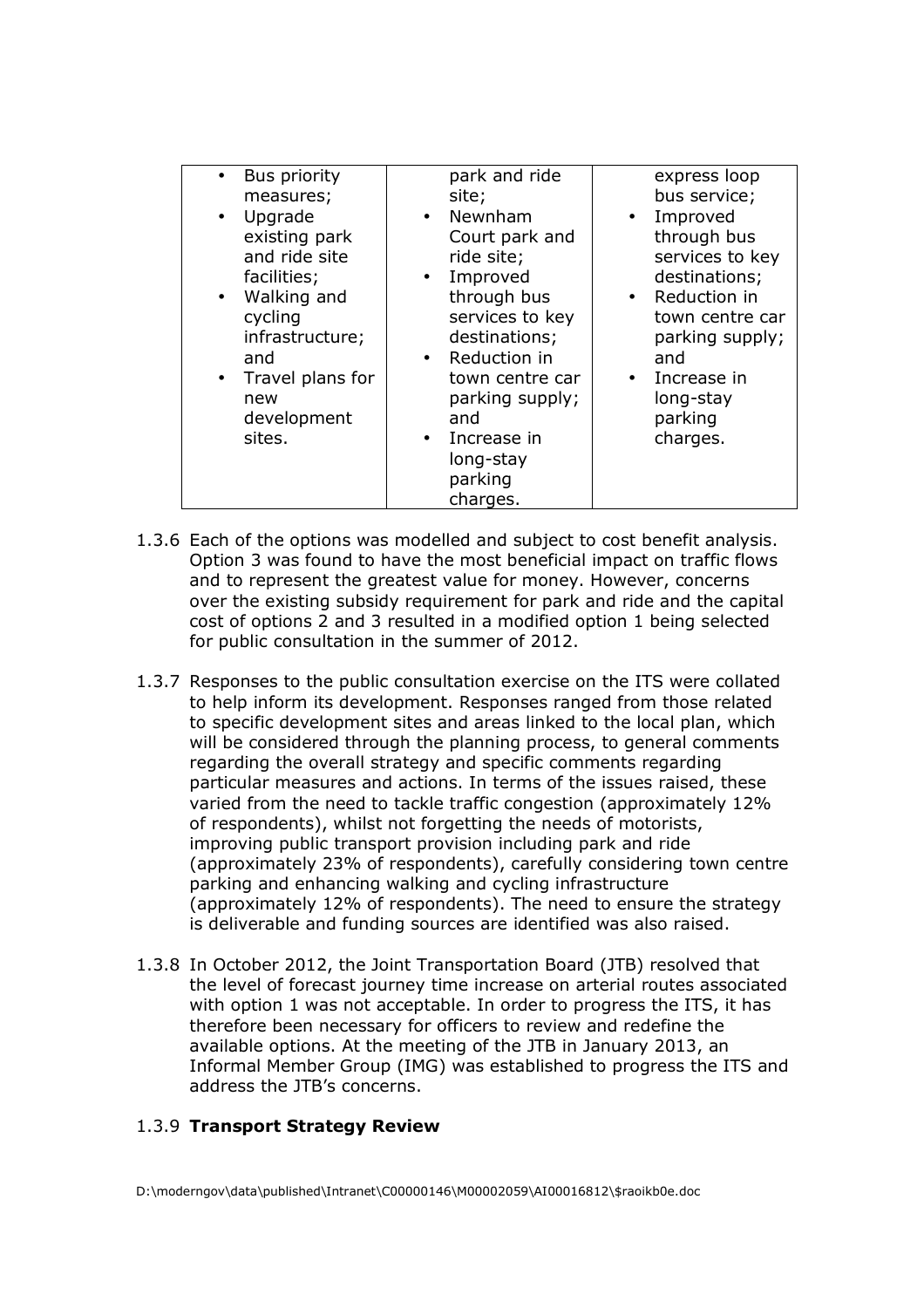- 1.3.10The technical studies completed to date, together with the outcome of the public consultation exercise and the resolution of the JTB, demonstrate that any 'Do Minimum' option would not satisfactorily address existing or forecast congestion. They also provide a strong indication that deliverable and cost-effective demand management measures, such as a north/south park and ride spine with bus priority measures on routes serving the sites, should continue to form the basis of the ITS.
- 1.3.11These principles were accepted by the IMG, which agreed to recommend that new and /or enhanced park and ride services should feature in the revised ITS, alongside measures to increase highway capacity at strategic junctions in and around Maidstone. The IMG also expressed a clear view that any measures to increase the attractiveness of non-car modes should not disadvantage car or freight traffic.
- 1.3.12On the advice of the IMG, KCC and MBC officers visited colleagues at Essex County Council and Chelmsford City Council to view the city's new park and ride service and associated bus priority measures, and to discuss the critical success factors which could be applied in Maidstone. The meeting strengthened the findings of the earlier modelling exercise that a small number of large, purpose-built park and ride sites serving distinct catchment areas offer the strongest prospect of becoming commercially viable in the medium term. The park and ride service would also need to include bus priority measures along the route to provide journey time savings.
- 1.3.13Alongside the enhanced park and ride facilities, highway capacity and pedestrian accessibility improvements at the Maidstone bridges gyratory are also proposed. The preferred option, which was endorsed by the JTB in October 2013, is to progress the previous 'A229 Through Link' scheme, involving the provision of two northbound lanes on the eastern side of the River Medway.

#### 1.3.14**Defining the Transport Strategy Framework**

- 1.3.15It is considered that the ITS review exercise provides a sound basis on which to progress and develop a transport strategy framework. There are a number of essential elements to the strategy, which are then supported by discretionary elements.
- 1.3.16The essential elements include:-
	- A more targeted park and ride service, with new and / or improved sites in the vicinity of M20 junction 7 and at Linton Crossroads on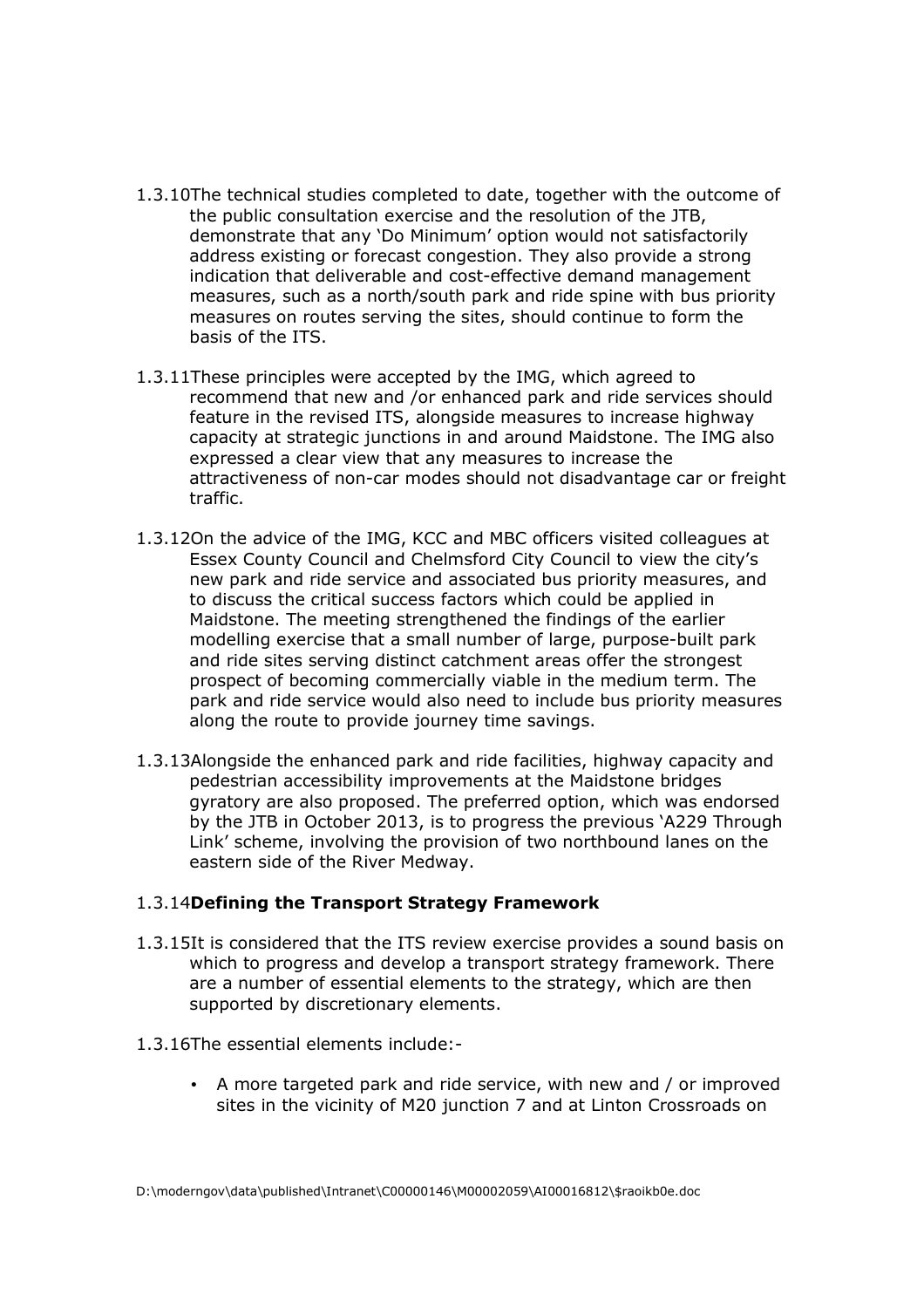the A229 corridor to the south of the town, aimed at long-stay commuters into the town centre;

- Bus priority measures in tandem with the enhanced park and ride service;
- Highway capacity improvements at the bridges gyratory and at other key junctions in and around the strategic development areas of north west Maidstone, south east Maidstone and M20 junction 7, to improve journey time reliability and air quality;
- Increased bus service frequencies (to at least every 7 minutes) on radial routes serving Maidstone town centre;
- Walking and cycling infrastructure, focusing on improved wayfinding, safer crossing points at the town centre gyratory, and improvements to the River Medway towpath;
- A car sharing initiative in partnership with local employers; and
- A refreshed town centre parking strategy, which will look to increase long-stay car parking charges and reduce car parking supply to promote the use of park and ride, and a reduction in short-stay car parking to prioritise shoppers and visitors.

1.3.17The discretionary elements include:-

- A reduced town centre long-stay parking supply;
- A Maidstone public transport smartcard, similar to London's oyster card;
- A new park and ride service on the A229 corridor linked to the route 101 bus service, in partnership with Medway Council;
- Inbound bus and / or High Occupancy Vehicle (HOV) lanes on the A229 Royal Engineers Road and / or A229 Loose Road corridors; and
- Greater use of the River Medway as a transport corridor.
- 1.3.18The development of the transport strategy framework as shown above allowed the vision and objectives for the ITS to be redefined with the aim of making them more concise and targeted.

#### 1.3.19**A Transport Vision for Maidstone**

1.3.20The transport vision for Maidstone set out in the draft local plan states that "by 2031, Maidstone will have a transport network that supports a prosperous economy and provides genuine transport choices to help people make more journeys by sustainable modes such as public transport, walking and cycling. The transport network will promote Maidstone town centre as a regionally important transport hub and will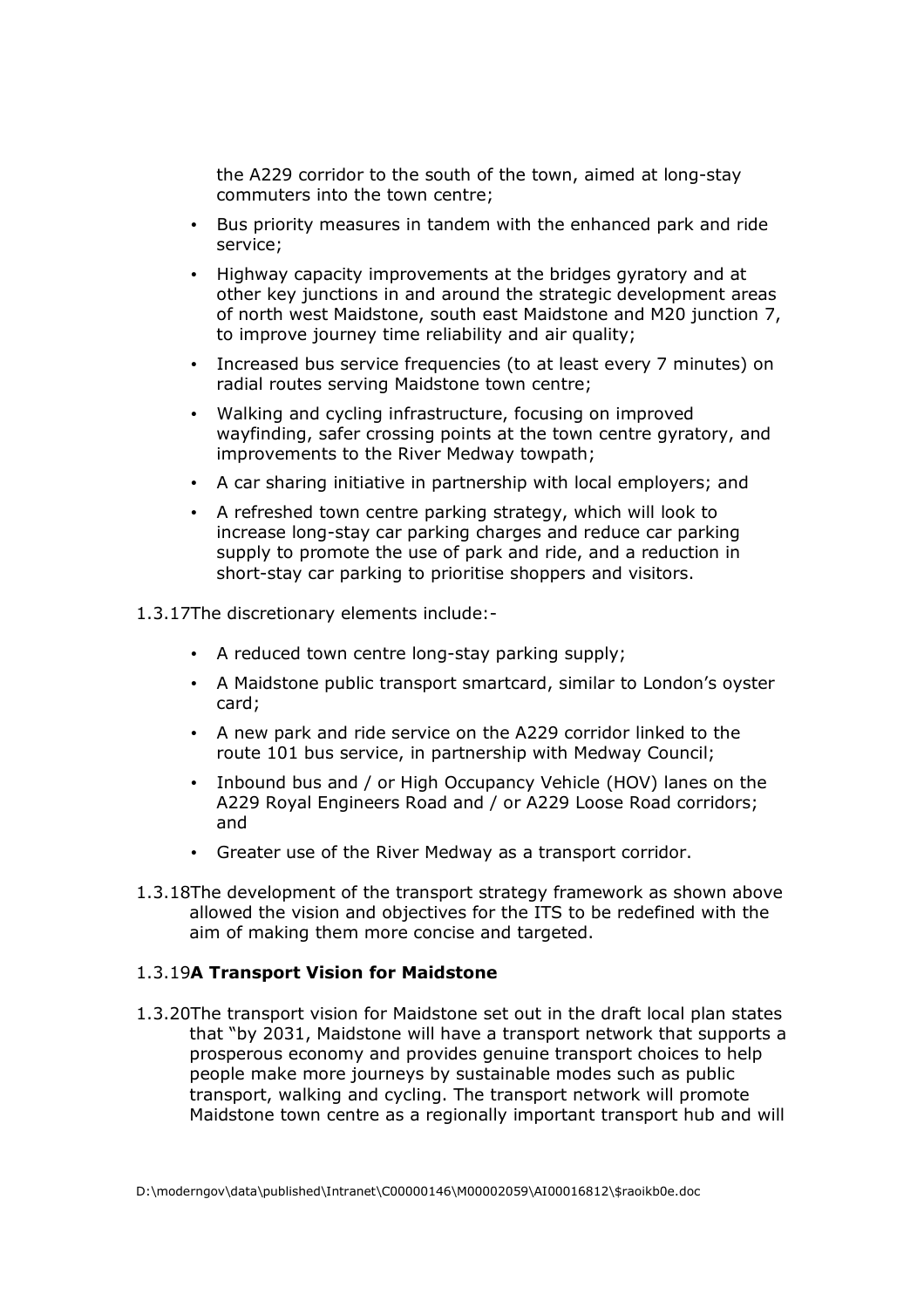have sufficient people and goods-moving capacity to support the growth projected by the local plan to 2031. The borough will have a safe environment for pedestrians, cyclists and motorists and its air quality will be better with more low carbon vehicles travelling on our roads. Both the rural service centres and Maidstone town centre will be better connected to facilities and employment within the borough. Strategic links to locations outside of the borough will be improved, and destinations such as London will be more accessible. Overall, Maidstone will be a better place to live with an enhanced quality of life supported by an improved transport network".

#### 1.3.21**Transport Objectives**

1.3.22The transport objectives for the borough and how these will be achieved are as follows:

#### 1.3.23**Ensure the transport system supports the growth projected by Maidstone's local plan and facilitates economic prosperity**

- 1.3.24This will be achieved by:
	- Integrating transport and land use planning to support sustainable development, particularly in the growth areas identified in the local plan;
	- Securing travel plans and appropriate developer contributions to ensure that the impacts of new development are adequately mitigated;
	- Securing construction environmental management plans to minimise the impacts from new developments during construction;
	- Investing in better public transport provision, in partnership with commercial bus and rail operators;
	- Improving walking and cycling infrastructure, focusing on routes across the River Medway and the town centre gyratory;
	- Enhancing the accessibility and safety of the borough's transport network;
	- Highway capacity improvements at the Maidstone bridges gyratory and at other key junctions in and around the strategic development areas of north west Maidstone, south east Maidstone and M20 junction 7; and
	- Facilitating the safe and efficient movement of goods and servicing trips across the borough.

#### 1.3.25**Manage demand on the transport network through enhanced public transport and park and ride services and walking and cycling improvements**

D:\moderngov\data\published\Intranet\C00000146\M00002059\AI00016812\\$raoikb0e.doc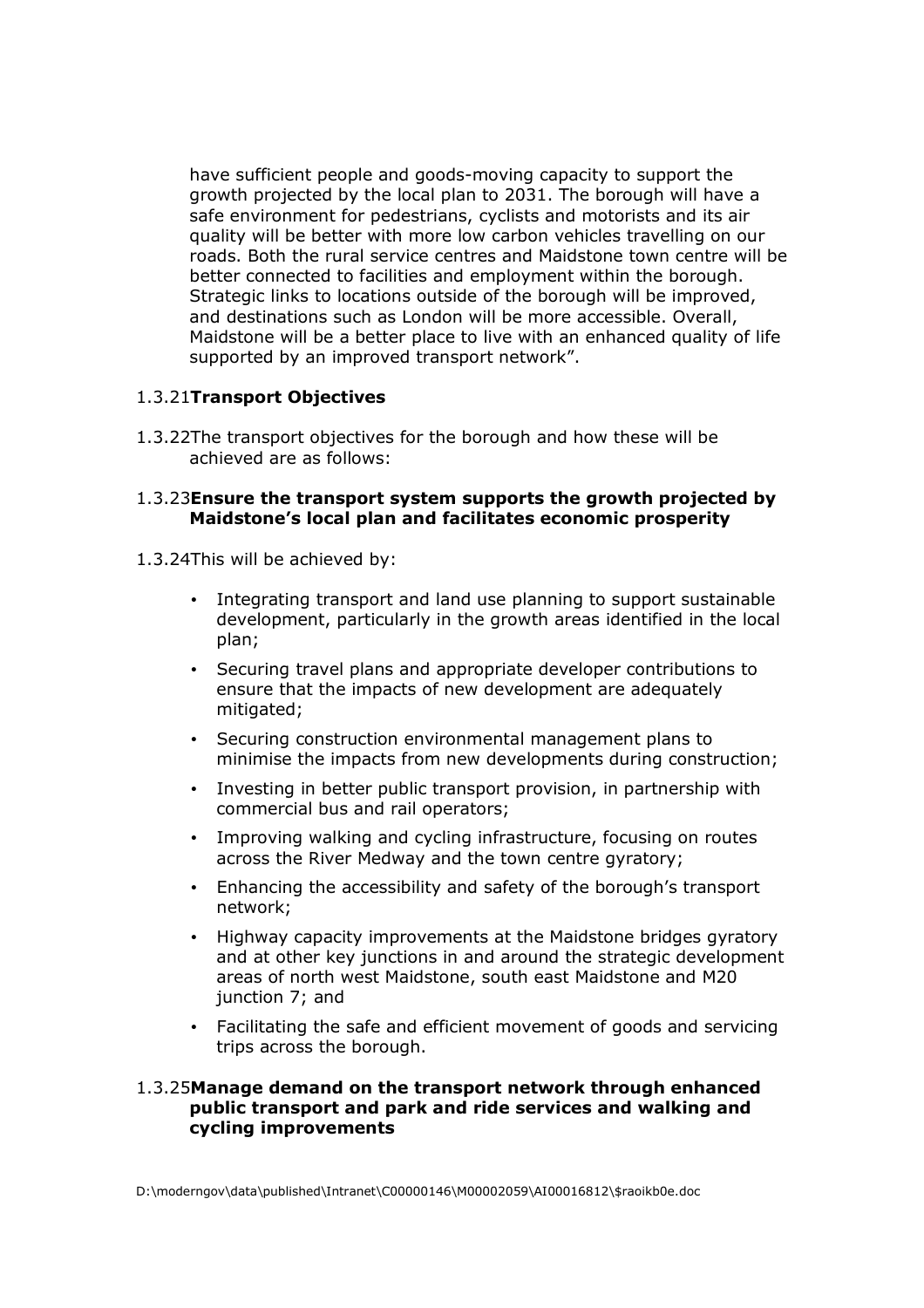- 1.3.26This will be achieved by:
	- An enhanced park and ride service, with new and / or improved sites in the vicinity of M20 junction 7 and on the A229 corridor to the south of the town, aimed at long-stay commuters into the town centre;
	- Bus priority measures on park and ride routes in tandem with the enhanced service;
	- Increased bus service frequencies (to at least every 7 minutes) on radial routes serving Maidstone town centre;
	- Inbound bus and / or High Occupancy Vehicle (HOV) lanes on the A229 Royal Engineers Road and / or A229 Loose Road corridors;
	- Improved walking and cycling infrastructure, focusing on routes across the River Medway and the town centre gyratory; and
	- Securing travel plans and appropriate developer contributions to ensure that the impacts of new development are adequately mitigated.

#### 1.3.27**Improve highway network capacity and function at key locations and junctions across the borough**

- 1.3.28This will be achieved by:
	- Highway capacity improvements at the Maidstone bridges gyratory and at other key junctions in and around the strategic development areas of north west Maidstone, south east Maidstone and M20 junction 7.

#### 1.3.29**Manage parking provision in the town centre and the wider borough to ensure it is fair and proportionate and supports demand management**

- 1.3.30This will be achieved by:
	- A refreshed town centre parking strategy, prioritising shoppers and visitors;
	- Giving consideration to a reduction in town centre long-stay parking supply;
	- Utilising town centre parking tariffs to encourage a shift to sustainable modes of transport such as park and ride; and
	- Reviewing the residents' parking zones to ensure they are fair, simple and meet the needs of all road users.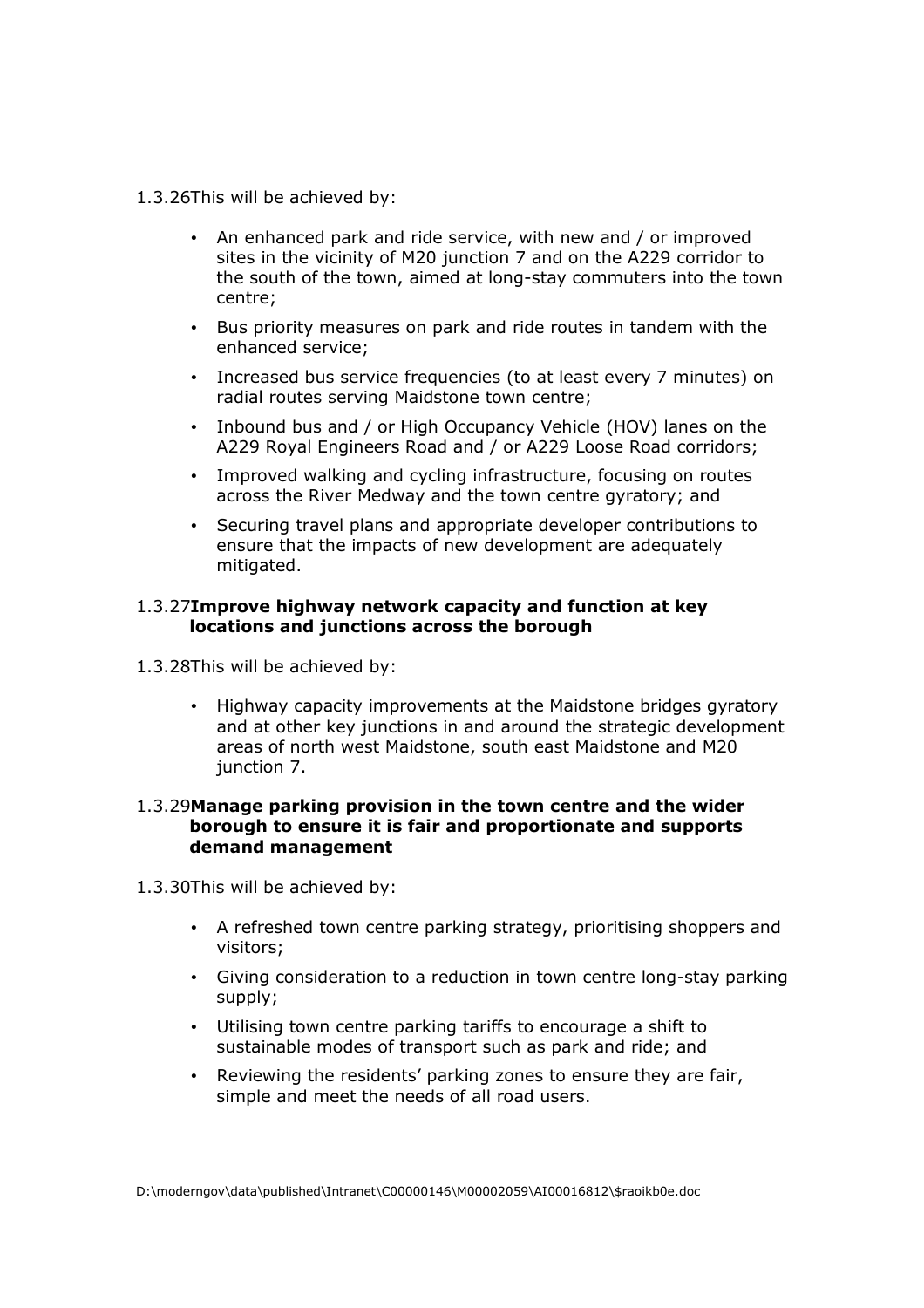### 1.3.31**Improve transport choice across the borough and seek to influence travel behaviour**

- 1.3.32This will be achieved by:
	- Implementing an Influencing Travel Behaviour (ITB) programme;
	- Securing travel plans for new development in order to influence their associated travel behaviour patterns;
	- Improved walking and cycling infrastructure, focusing on routes across the River Medway and the town centre gyratory;
	- A high-profile car sharing initiative in partnership with local employers;
	- Introducing a Maidstone public transport smartcard, similar to London's oyster card; and
	- Greater use of the River Medway as a transport corridor.

#### 1.3.33**Improving strategic links to Maidstone across the county and to wider destinations such as London**

1.3.34This will be achieved by:

- Investigating the feasibility of a new park and ride service on the A229 corridor linked to the route 101 bus service, in partnership with Medway Council;
- Improved train service frequency and capacity to London through working with central government and the train operating companies; and
- Working with the Highways Agency to continue to enhance Maidstone's strategic road network connections.

#### 1.3.35**Ensure the transport network provides inclusive access for all users**

- 1.3.36This will be achieved by:
	- Reducing traffic dominance and severance;
	- Improving road safety across all modes;
	- Encouraging modes of transport that are affordable and easily available to everyone, such as walking, cycling and public transport;
	- Improving the provision of transport information; and
	- Removing physical barriers and ensuring transport modes are accessible to all users.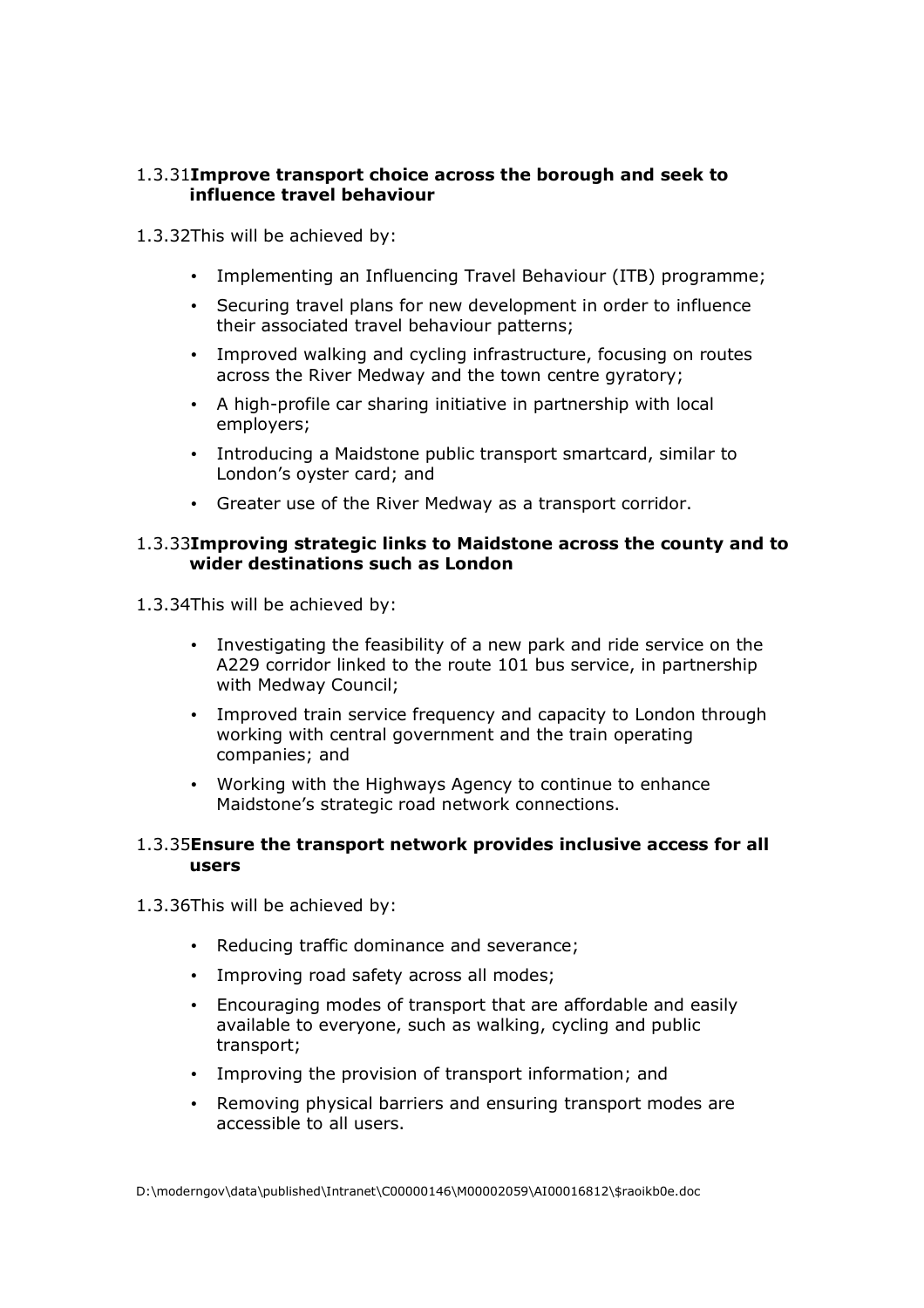### 1.3.37 **Address the air quality impact of transport**

- 1.3.38This will be achieved by:
	- Implementing the Maidstone Air Quality Action Plan and Low Emission Strategy;
	- Encouraging the take up of low carbon vehicle technology; and
	- Providing the necessary supporting infrastructure to enable the use of low carbon vehicle technology.

#### 1.3.39**Next Steps and Timetable**

- 1.3.40It is considered that the data derived from existing strategic transport modelling is now out of date. The previous modeling work was based on a housing figure of 10,080 and a future year of 2026. The housing figure is set to change significantly and in order to ensure the local plan is supported by a robust and sound transport evidence base it is considered necessary to undertake a new strategic transport modeling exercise once a new housing target and distribution strategy has been agreed.
- 1.3.41The new modeling will factor in the trips generated by any housing and employment sites allocates in the draft local plan, and will cover the plan period 2011-2031. However, notwithstanding the fact that new modeling will be undertaken, the results of the previous modeling exercise combined with recent data obtained from transport modeling undertaken for the strategic sites in the south east and north west of the urban area, is considered robust enough.
- 1.3.42On this basis, a number of steps need to be taken to develop the ITS further and to gain agreement to undertake a new public consultation exercise. The actions to be taken and approximate timings are as follows:
	- **Action:** Agree a brief for carrying out the strategic transport modeling work based on a new agreed housing target, distribution strategy and package of transport mitigation measures.
	- **When:** Spring 2014.
	- **Action:** Undertake strategic transport modeling work to understand the transport impact of the proposed local plan growth. Test the package of transport mitigation measures in order to identify the measures required to manage the identified transport impact.
	- **When:** Spring 2014.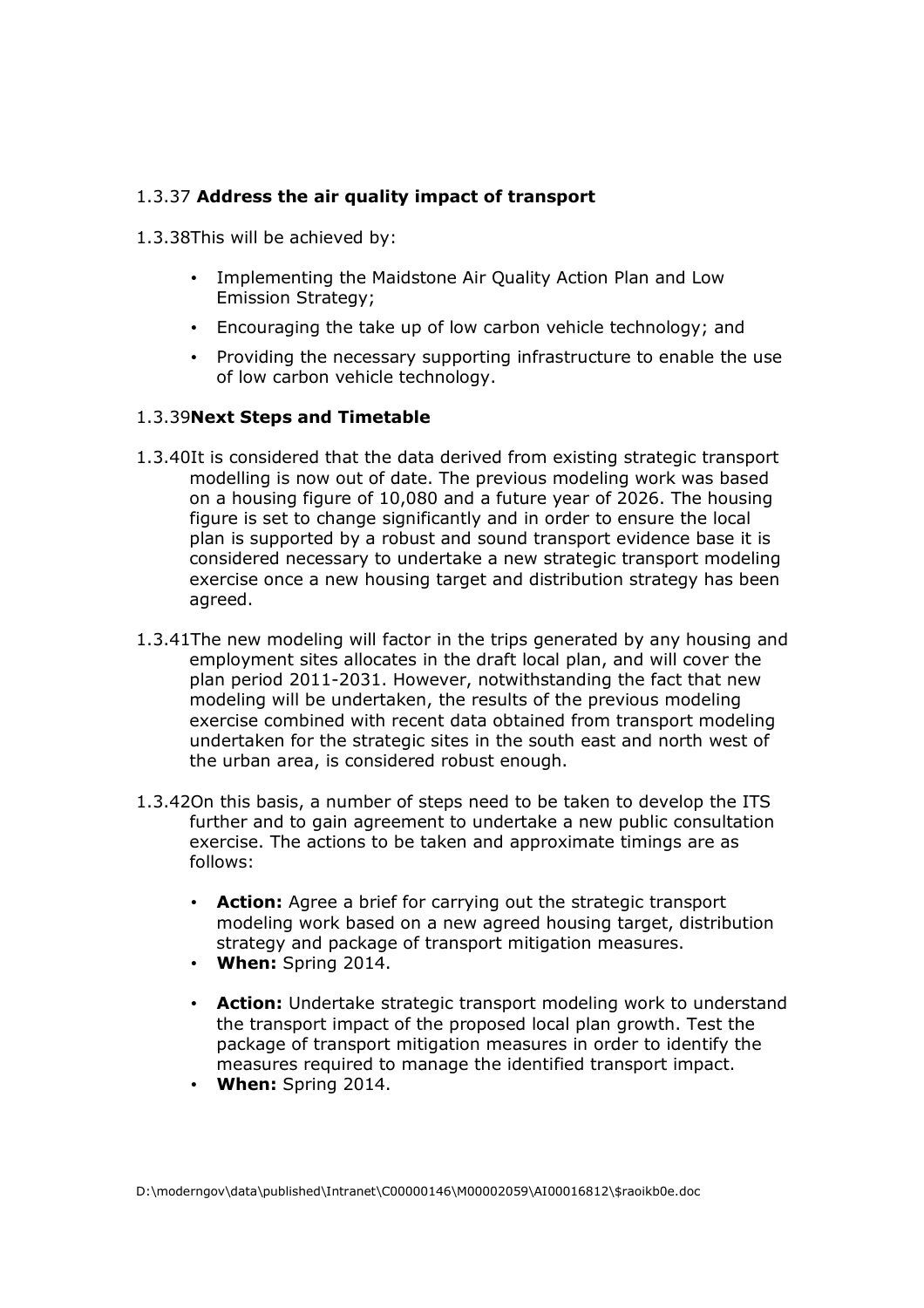- **Action:** Based on the outcomes of the modeling work, refine the ITS and develop an action plan. Produce a full draft ITS document and bring it to Scrutiny and Cabinet for agreement to go out to public consultation.
- **When:** Spring / Summer 2014.
- **Action:** Carry out public consultation of the draft ITS.
- **When:** Summer 2014.
- 1.4 Alternative Action and why not Recommended
- 1.4.1 Not progressing the ITS would undermine the robustness and soundness of the evidence base of the emerging local plan.
- 1.5 Impact on Corporate Objectives
- 1.5.1 **For Maidstone to have a growing economy –** the ITS, in support of the local plan, will allow the council to have more certainty over the transport network and its function and capability to support growth. This in turn will foster confidence that the borough is a more attractive place to locate for residents and business.
- 1.5.2 **For Maidstone to be a decent place to live** the ITS and local plan are in essence tools to allow Maidstone borough to continue to be a decent place to live.
- 1.6 Other Implications
- 1.6.1
- 1. Financial X
- 2. Staffing
- 3. Legal
- 4. Equality Impact Needs Assessment
- 5. Environmental/Sustainable Development X
- 6. Community Safety
- 7. Human Rights Act
- 8. Procurement
- 9. Asset Management